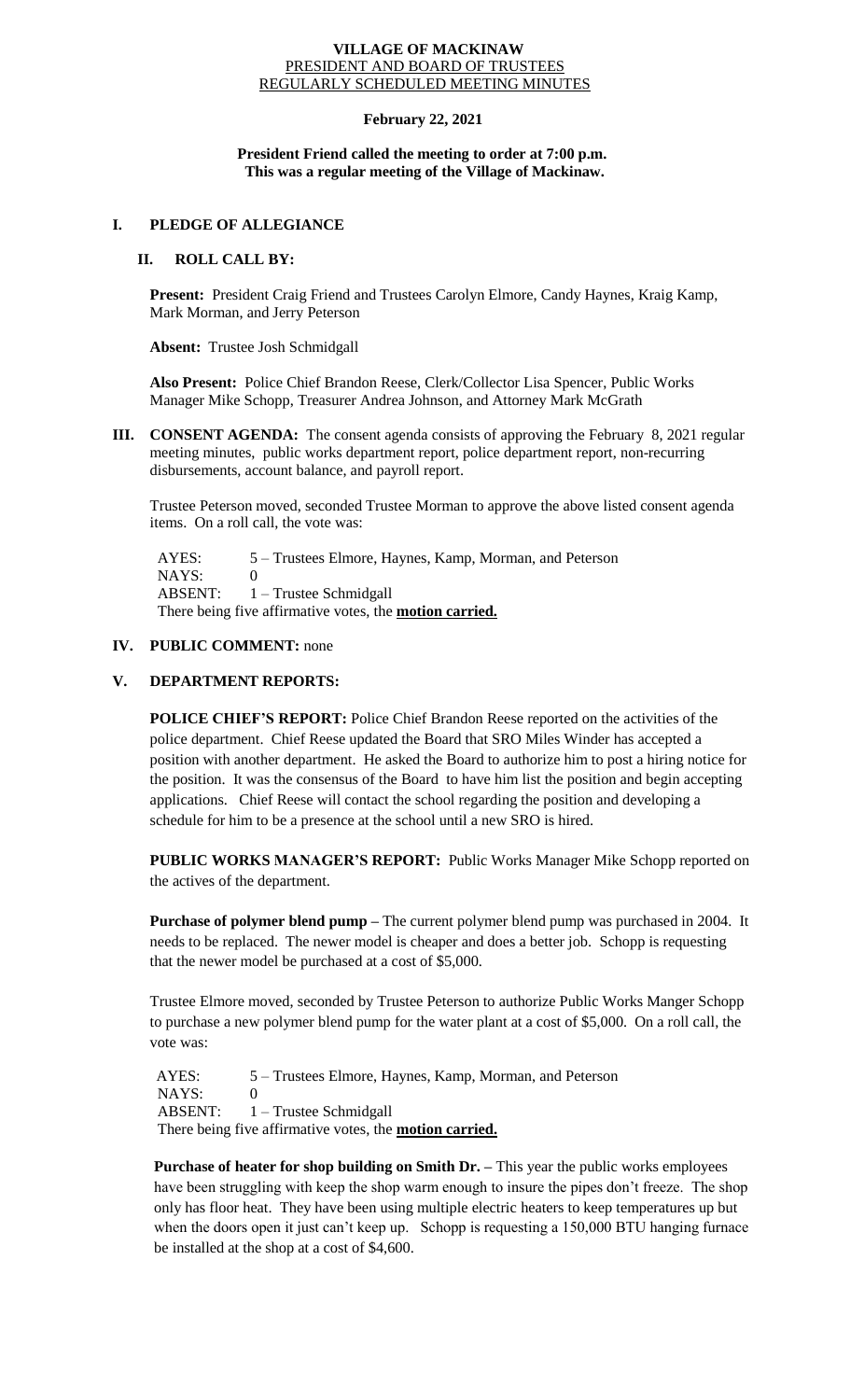Trustee Morman moved, seconded by Trustee Elmore to authorize the purchase a 150,000 BTU hanging furnace for the shop building on Smith Dr. On a roll call, the vote was:

AYES: 5 – Trustees Elmore, Haynes, Kamp, Morman, and Peterson NAYS: 0 ABSENT: 1 – Trustee Schmidgall There being five affirmative votes, the **motion carried.**

### **TREASURER'S REPORT:**

**Non-Recurring Bills -** Trustee Kamp moved, seconded Trustee Peterson to approve the nonrecurring bills. On a roll call, the vote was:

AYES: 5 – Trustees Elmore, Haynes, Kamp, Morman, and Peterson NAYS: 0 ABSENT: 1 – Trustee Schmidgall There being five affirmative votes, the **motion carried.**

**Request for Proposal for solid waste removal and recycling services –** The Board reviewed a draft request for proposal (RFP) for solid waste removal and recycling services presented by Treasurer Andrea Johnson. Johnson contacted Republic Waste Management and Area Disposal, both companies are willing to offer smaller totes if requested by the resident. The Board feels that the RFP is now ready for the attorney to review.

Trustee Kamp moved, seconded by Trustee Peterson to authorize Attorney McGrath to review the proposed request for proposal submitted by Treasurer Johnson for solid waste removal and recycling services in the Village limits. On a roll call, the vote was:

AYES: 5 – Trustees Elmore, Haynes, Kamp, Morman, and Peterson NAYS: 0 ABSENT: 1 – Trustee Schmidgall There being five affirmative votes, the **motion carried.**

# **VI. PRESIDENT'S REPORT:** none

# **VII. LOCAL LIQUOR CONTROL COMMISSIONER'S REPORT:** none

#### **VIII. TRUSTEES' REPORT:**

**Project for the Stout Foundation Grant Application-** Public Works Manager Schopp brought back a quote for installing roughly ¼ mile of sidewalk to surround the greenspace area located in Eastwood Park. He did not have cost for installing a gazebo due to the project needing to be done in phases due to its size and cost. The Board felt that the size of the project and the cost was too much to proceed with at this time. Schopp then presented plans for installing a pickle ball court at Brock Lake. The sport is becoming a popular trend and thinks it would be a welcome addition to the park. The estimated cost for the project is \$13,000 without fencing it in. If the Board were to decide to fence the area in it would be roughly \$5,000 to \$6,000 more to complete.

Trustee Elmore moved, seconded by Trustee to authorize the submitting of the 2021 Stout Grant application for matching funds to assist with installing a pickle ball court at Brock Lake without fencing around the court. If the grant is awarded to the Village, the project would be completed by October 2021. On a roll call, the vote was:

AYES: 5 – Trustees Elmore, Haynes, Kamp, Morman, and Peterson  $NAYS: 0$  ABSENT: 1 – Trustee Schmidgall There being five affirmative votes, the **motion carried.**

The discussion continued to extending the walking trail through town and out to Brock Lake. Trustee Kamp asked if there is still a way to walk under Route 9. IDOT filled in the old railroad track that ran under the road. The Board asked Public Works Manger Schopp to look at the area and see if there are any options for walking under Route 9 to get to Brock Lake.